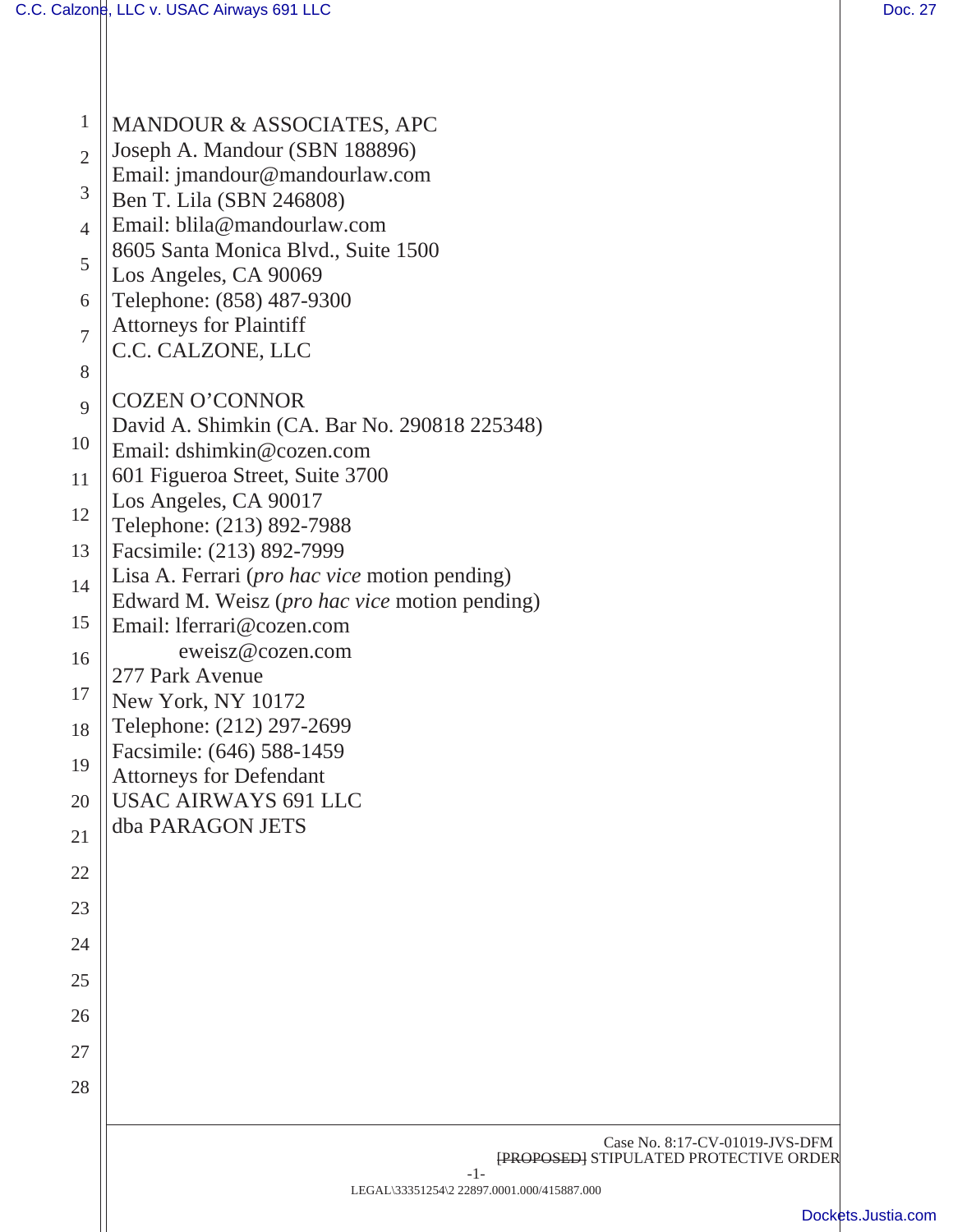| UNITED STATES DISTRICT COURT          |
|---------------------------------------|
| <b>CENTRAL DISTRICT OF CALIFORNIA</b> |

C.C. CALZONE, LLC, a California Limited Liability Company,

Plaintiff,

USAC AIRWAYS 691 LLC dba PARAGON JETS, a New Jersey Limited Liability Company,

v.

Defendant.

**Case No. 8:17-CV-01019-JVS-DFM** 

#### **[PROPOSED] STIPULATED PROTECTIVE ORDER**

**JUDGE: HON. JAMES V. SELNA** 

## 1. PURPOSE AND LIMITS OF THIS ORDER

Discovery in this action is likely to involve confidential, proprietary, or private information requiring special protection from public disclosure and from use for any purpose other than this litigation. Thus, the Court enters this Protective Order. This Order does not confer blanket protections of all disclosures or responses to discovery, and the protection it gives from public disclosure and use extends only to the specific material entitled to confidential treatment under the applicable legal principles. This Order does not automatically authorize the filing under seal of material designated under this Order. Instead, the parties must comply with L.R. 79-5 if they seek to file anything under seal. This Order does not govern the use at trial of material designated under this Order.

## 2. DESIGNATING PROTECTED MATERIAL

 2.1 Over-Designation Prohibited. Any party or non-party who designates information or items for protection under this Order as "CONFIDENTIAL" or "HIGHLY CONFIDENTIAL - ATTORNEY EYES ONLY" (a "designator") must only designate specific material that qualifies under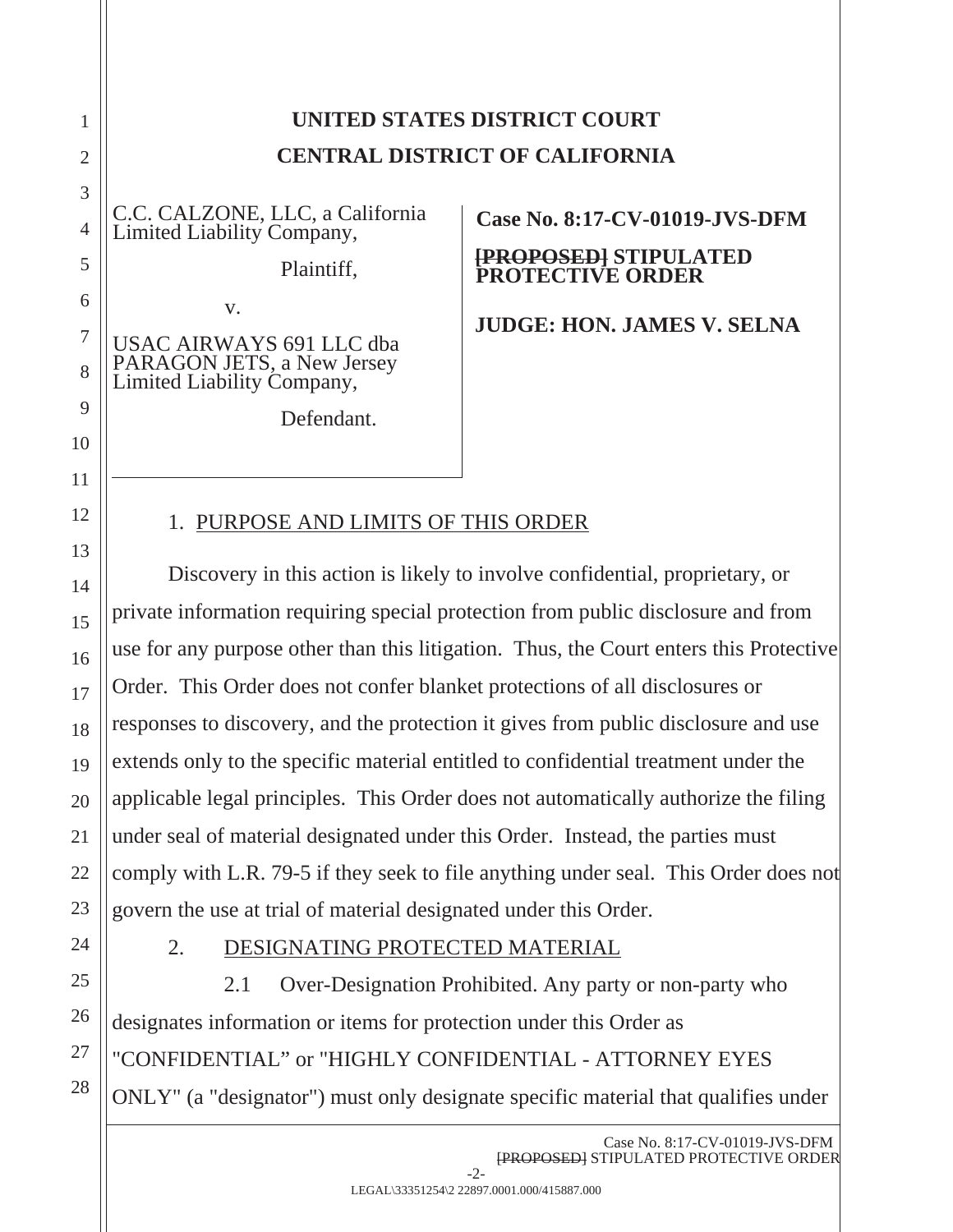the appropriate standards. To the extent practicable, only those parts of documents, items, or oral or written communications that require protection shall be designated. Designations with a higher confidentiality level when a lower level would suffice are prohibited. Mass, indiscriminate, or routinized designations are prohibited. Unjustified designations expose the designator to sanctions, including the Court's striking all confidentiality designations made by that designator. Designation under this Order is allowed only if the designation is necessary to protect material that, if disclosed to persons not authorized to view it, would cause competitive or other recognized harm. Material may not be designated if it has been made public, or if designation is otherwise unnecessary to protect a secrecy interest. If a designator learns that information or items that it designated for protection do not qualify for protection at all or do not qualify for the level of protection initially asserted, that designator must promptly notify all parties that it is withdrawing the mistaken designation.

 2.2 Manner and Timing of Designations. Designation under this Order requires the designator to affix the applicable legend ("CONFIDENTIAL" or "HIGHLY CONFIDENTIAL - ATTORNEY EYES ONLY") to each page that contains protected material. For testimony given in deposition or other proceeding, the designator shall specify all protected testimony and the level of protection being asserted. It may make that designation during the deposition or proceeding, or may make that designation up to 15 days from receipt of the transcript of the deposition or proceeding.

2.2.1 A party or non-party that makes original documents or materials available for inspection need not designate them for protection until after the inspecting party has identified which material it would like copied and produced. During the inspection and before the designation, all material shall be treated as HIGHLY CONFIDENTIAL - ATTORNEY EYES ONLY. After the inspecting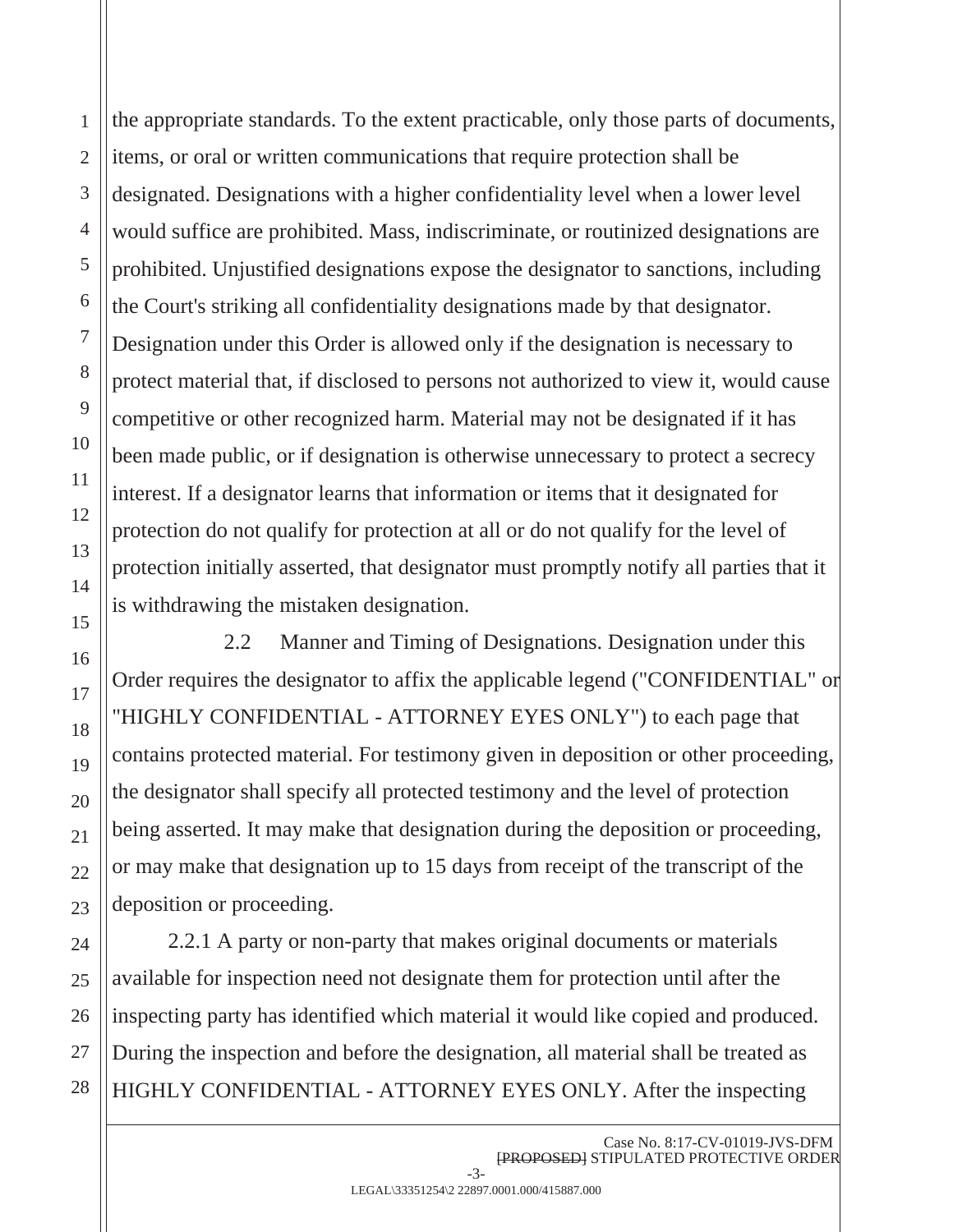party has identified the documents it wants copied and produced, the producing party must designate the documents, or portions thereof, that qualify for protection under this Order.

2.2.2 Parties shall give advance notice if they expect a deposition or other proceeding to include designated material so that the other parties can ensure that only authorized individuals are present at those parts of the deposition or proceeding when such material is disclosed or used. The use of a document as an exhibit at a deposition shall not in any way affect its designation. Transcripts containing designated material shall have a legend on the title page noting the presence of designated material, and the title page shall be followed by a list of all pages (including line numbers as appropriate) that have been designated, and the level of protection being asserted. The designator shall inform the court reporter of these requirements. Any transcript that is prepared before the expiration of the 15 day period for designation shall be treated during that period as if it had been designated HIGHLY CONFIDENTIAL - ATTORNEY EYES ONLY unless otherwise agreed. After the expiration of the 15-day period, the transcript shall be treated only as actually designated.

 2.3 Inadvertent Failures to Designate. An inadvertent failure to designate does not, standing alone, waive protection under this Order. Upon timely assertion or correction of a designation, all recipients must make reasonable efforts to ensure that the material is treated according to this Order.

#### 3. CHALLENGING CONFIDENTIALITY DESIGNATIONS

All challenges to confidentiality designations shall proceed under L.R. 37-1 through L.R.37-4.

- 
- 4. ACCESS TO DESIGNATED MATERIAL

 4.1 Basic Principles. A receiving party may use designated material only for this litigation. Designated material may be disclosed only to the categories

1

2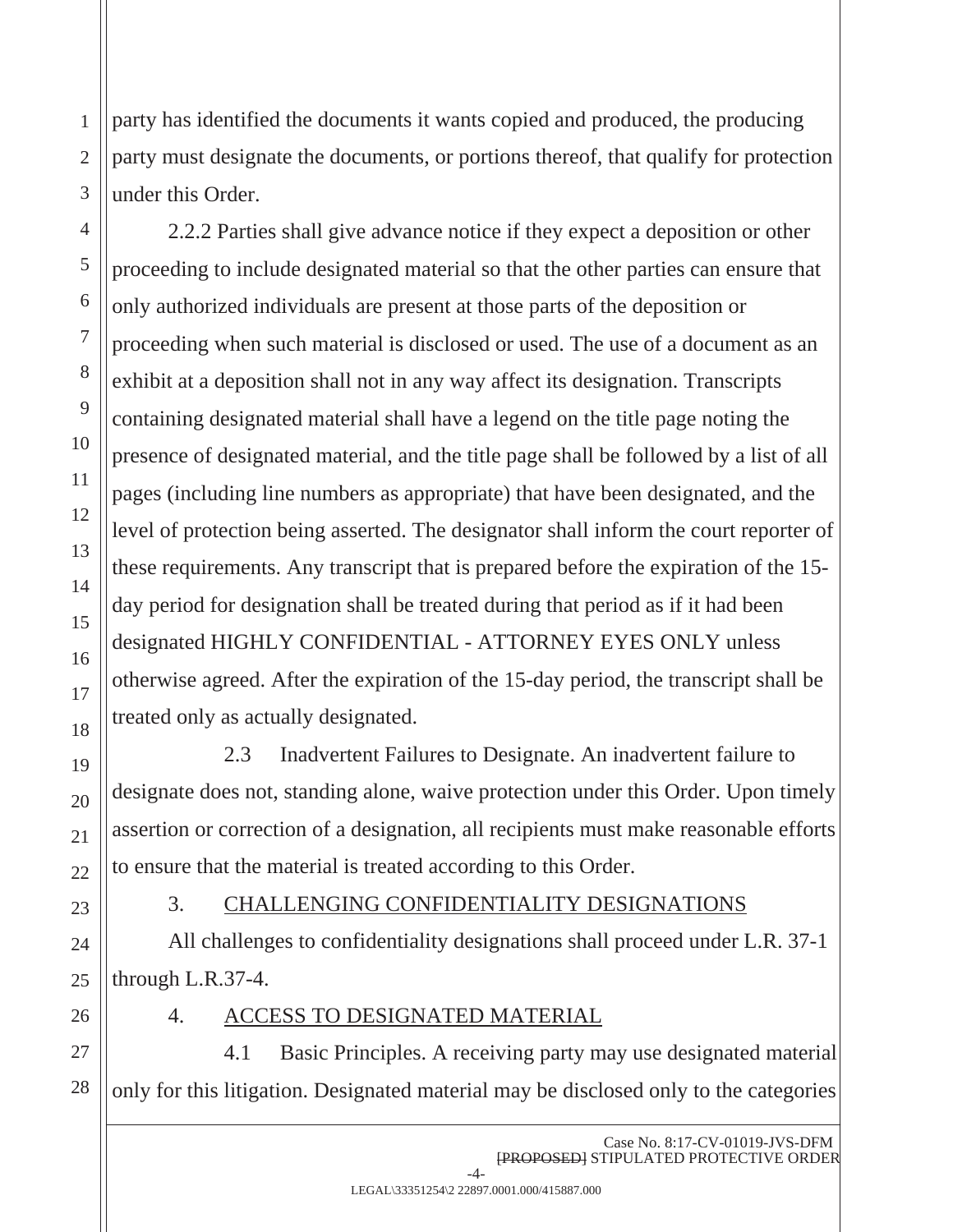of persons and under the conditions described in this Order.

 4.2 Disclosure of CONFIDENTIAL Material Without Further Approval. Unless otherwise ordered by the Court or permitted in writing by the designator, a receiving party may disclose any material designated CONFIDENTIAL only to:

4.2.1 The receiving party's outside counsel of record in this action and employees of outside counsel of record to whom disclosure is reasonably necessary;

4.2.2 The officers, directors, and employees of the receiving party to whom disclosure is reasonably necessary, and who have signed the Agreement to Be Bound (Exhibit A);

4.2.3 Experts retained by the receiving party's outside counsel of record to whom disclosure is reasonably necessary, and who have signed the Agreement to Be Bound (Exhibit A);

4.2.4 The Court and its personnel;

4.2.5 Outside court reporters and their staff, professional jury or trial consultants, and professional vendors to whom disclosure is reasonably necessary;

4.2.6 During their depositions, witnesses in the action to whom disclosure is reasonably necessary and who have signed the Agreement to Be Bound (Exhibit A); and

4.2.7 The author or recipient of a document containing the material, or a custodian or other person who otherwise possessed or knew the information.

 4.3 Disclosure of HIGHLY CONFIDENTIAL - ATTORNEY EYES ONLY Material without Further Approval. Unless permitted in writing by the designator, a receiving party may disclose material designated HIGHLY CONFIDENTIAL - ATTORNEY EYES ONLY without further approval only to:

4.3.1 The receiving party's outside counsel of record in this action and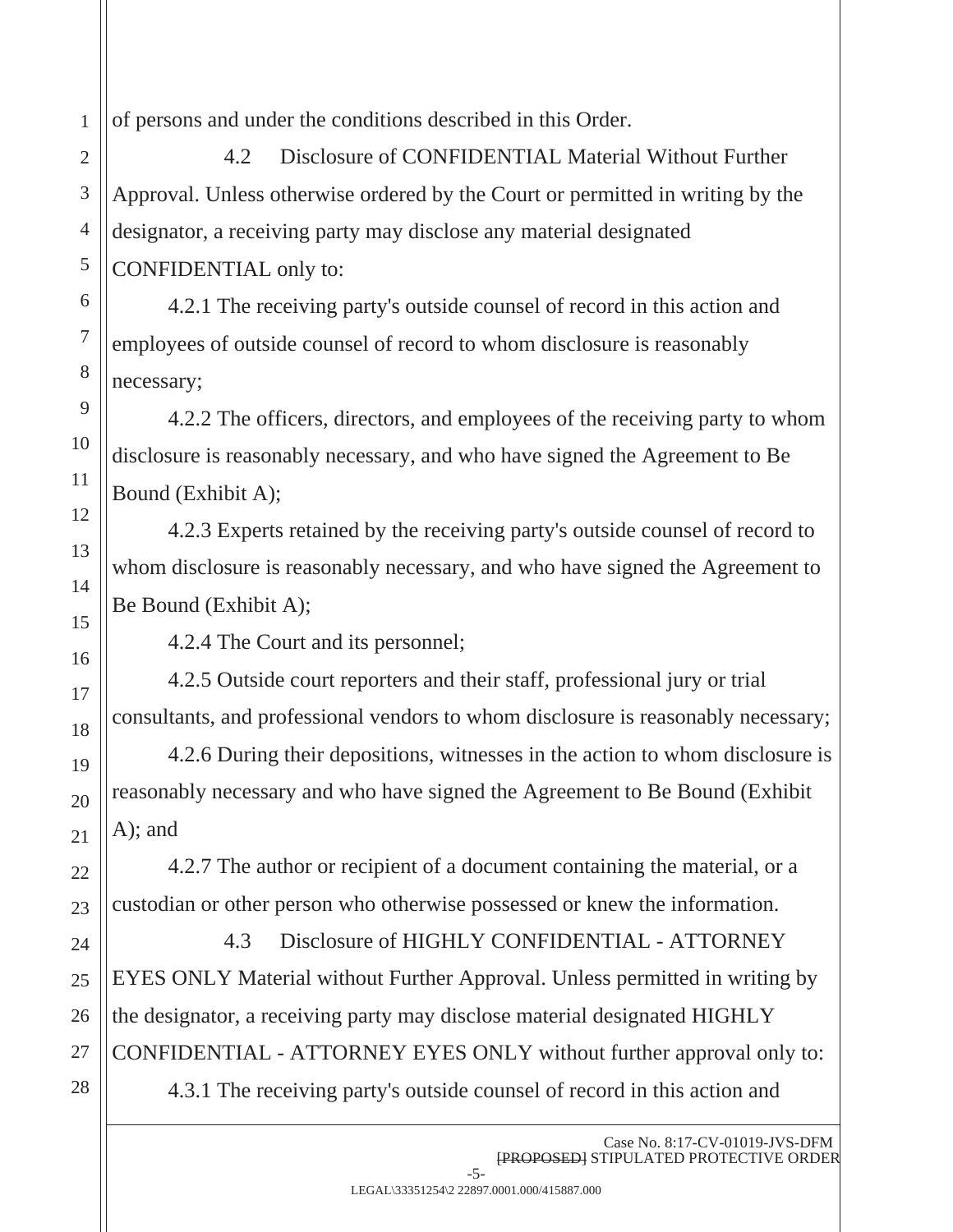employees of outside counsel of record to whom it is reasonably necessary to disclose the information;

4.3.2 The Court and its personnel;

4.3.3 Outside court reporters and their staff, professional jury or trial consultants, and professional vendors to whom disclosure is reasonably necessary,; and

4.3.4 The author or recipient of a document containing the material, or a custodian or other person who otherwise possessed or knew the information.

 4.4 Procedures for Approving or Objecting to Disclosure of HIGHLY CONFIDENTIAL - ATTORNEY EYES ONLY Material to In-House Counsel or Experts. Unless agreed to in writing by the designator:

4.4.1 A party seeking to disclose to in-house counsel any material designated HIGHLY CONFIDENTIAL - ATTORNEY EYES ONLY must first make a written request to the designator providing the full name of the in-house counsel, the city and state of such counsel's residence, and such counsel's current and reasonably foreseeable future primary job duties and responsibilities in sufficient detail to determine present or potential involvement in any competitive decisionmaking.

4.4.2 A party seeking to disclose to an expert retained by outside counsel of record any information or item that has been designated HIGHLY CONFIDENTIAL - ATTORNEY EYES ONLY must first make a written request to the designator that (1) identifies the general categories of HIGHLY CONFIDENTIAL - ATTORNEY EYES ONLY information that the receiving party seeks permission to disclose to the expert, (2) sets forth the full name of the expert and the city and state of his or her primary residence, (3) attaches a copy of the expert's current resume, (4) identifies the expert's current employer(s), (5) identifies each person or entity from whom the expert has received compensation

1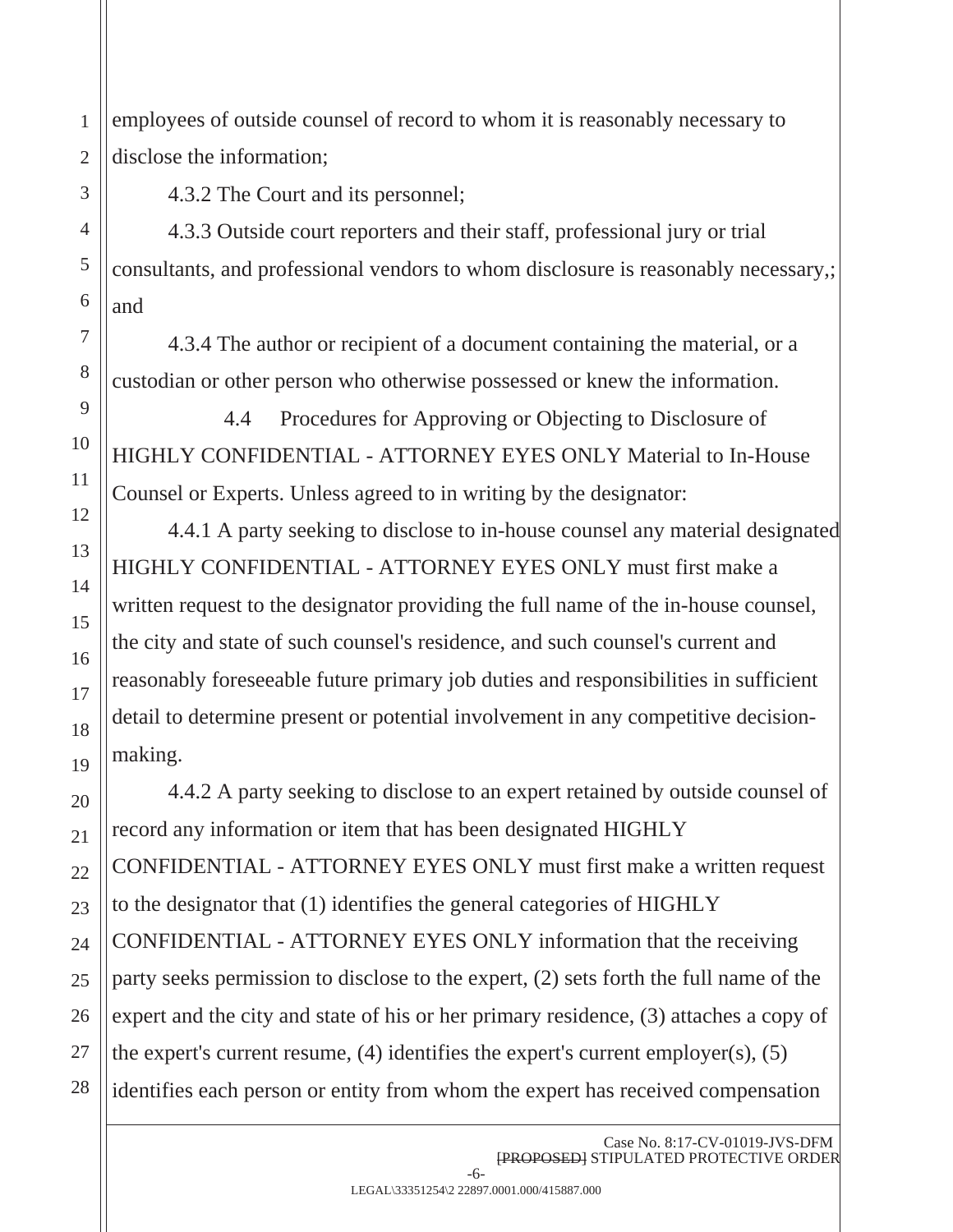or funding for work in his or her areas of expertise (including in connection with litigation) in the past five years, and (6) identifies (by name and number of the case, filing date, and location of court) any litigation where the expert has offered expert testimony, including by declaration, report, or testimony at deposition or trial, in the past five years. If the expert believes any of this information at  $(4) - (6)$ is subject to a confidentiality obligation to a third party, then the expert should provide whatever information the expert believes can be disclosed without violating any confidentiality agreements, and the party seeking to disclose the information to the expert shall be available to meet and confer with the designator regarding any such confidentiality obligations.

4.4.3 A party that makes a request and provides the information specified in paragraphs 4.4.1 or 4.4.2 may disclose the designated material to the identified inhouse counsel or expert unless, within seven days of delivering the request, the party receives a written objection from the designator providing detailed grounds for the objection.

4.4.4 All challenges to objections from the designator shall proceed under L.R. 37-1 through L.R. 37-4.

# 5. PROTECTED MATERIAL SUBPOENAED OR ORDERED PRODUCED IN OTHER LITIGATION

 5.1 Subpoenas and Court Orders. This Order in no way excuses non-compliance with a lawful subpoena or court order. The purpose of the duties described in this section is to alert the interested parties to the existence of this Order and to give the designator an opportunity to protect its confidentiality interests in the court where the subpoena or order issued.

 5.2 Notification Requirement. If a party is served with a subpoena or a court order issued in other litigation that compels disclosure of any information or items designated in this action as CONFIDENTIAL or HIGHLY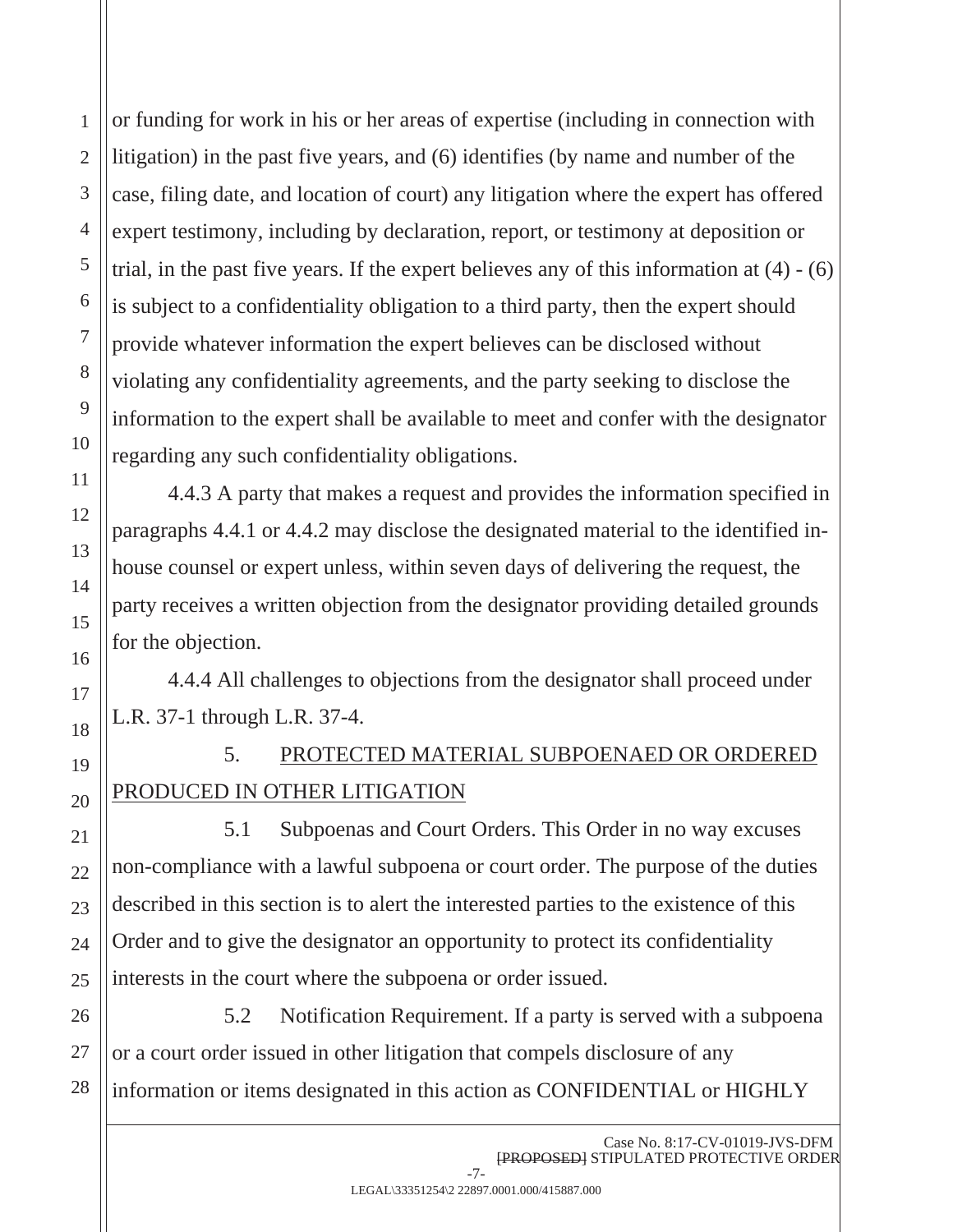#### CONFIDENTIAL - ATTORNEY EYES ONLY that party must:

5.2.1 Promptly notify the designator in writing. Such notification shall include a copy of the subpoena or court order;

5.2.2 Promptly notify in writing the party who caused the subpoena or order to issue in the other litigation that some or all of the material covered by the subpoena or order is subject to this Order. Such notification shall include a copy of this Order; and

5.2.3 Cooperate with all reasonable procedures sought by the designator whose material may be affected.

 5.3 Wait For Resolution of Protective Order. If the designator timely seeks a protective order, the party served with the subpoena or court order shall not produce any information designated in this action as CONFIDENTIAL or HIGHLY CONFIDENTIAL - ATTORNEY EYES ONLY before a determination by the court where the subpoena or order issued, unless the party has obtained the designator's permission. The designator shall bear the burden and expense of seeking protection of its confidential material in that court.

#### 6. UNAUTHORIZED DISCLOSURE OF DESIGNATED MATERIAL

If a receiving party learns that, by inadvertence or otherwise, it has disclosed designated material to any person or in any circumstance not authorized under this Order, it must immediately (1) notify in writing the designator of the unauthorized disclosures, (2) use its best efforts to retrieve all unauthorized copies of the designated material, (3) inform the person or persons to whom unauthorized disclosures were made of all the terms of this Order, and (4) use reasonable efforts to have such person or persons execute the Agreement to Be Bound (Exhibit A).

## 7. INADVERTENT PRODUCTION OF PRIVILEGED OR

### OTHERWISE PROTECTED MATERIAL

When a producing party gives notice that certain inadvertently produced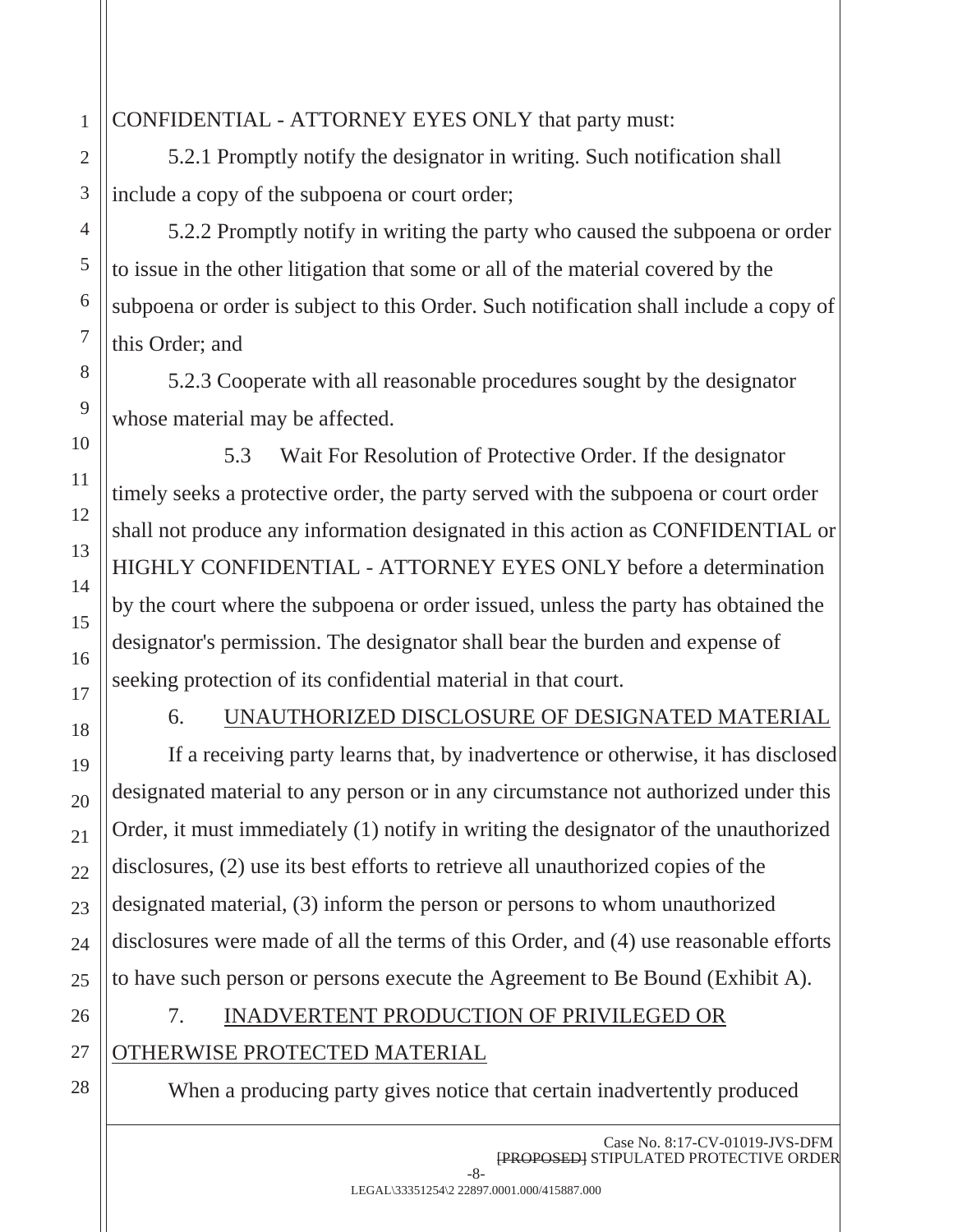material is subject to a claim of privilege or other protection, the obligations of the receiving parties are those set forth in Federal Rule of Civil Procedure 26(b)(5) (B). This provision is not intended to modify whatever procedure may be established in an e-discovery order that provides for production without prior privilege review pursuant to Federal Rule of Evidence 502(d) and (e).

#### 8. PRODUCTION OF THIRD PARTY MATERIAL

 Any third party from whom discovery is sought in the action may designate some or all of the material or deposition testimony as CONFIDENTIAL or HIGHLY CONFIDENTIAL - ATTORNEY EYES ONLY under this Protective Order. If it does so, then each party to the action will have with respect to such CONFIDENTIAL OR HIGHLY CONFIDENTIAL - ATTORNEY EYES ONLY Material the same obligations which that party has with respect to CONFIDENTIAL and HIGHLY CONFIDENTIAL – ATTORNEY EYES ONLY Material of another party to the action.

#### 9. FILING UNDER SEAL

Without written permission from the designator or a Court Order, a party may not file in the public record in this action any designated material. A party seeking to file under seal any designated material must comply with L.R. 79-5. Filings may be made under seal only pursuant to a court order authorizing the sealing of the specific material at issue. The fact that a document has been designated under this Order is insufficient to justify filing under seal. Instead, parties must explain the basis for confidentiality of each document sought to be filed under seal. Because a party other than the designator will often be seeking to file designated material, cooperation between the parties in preparing, and in reducing the number and extent of, requests for under seal filing is essential. If a receiving party's request to file designated material under seal pursuant to L.R. 79- 5 is denied by the Court, then the receiving party may file the material in the public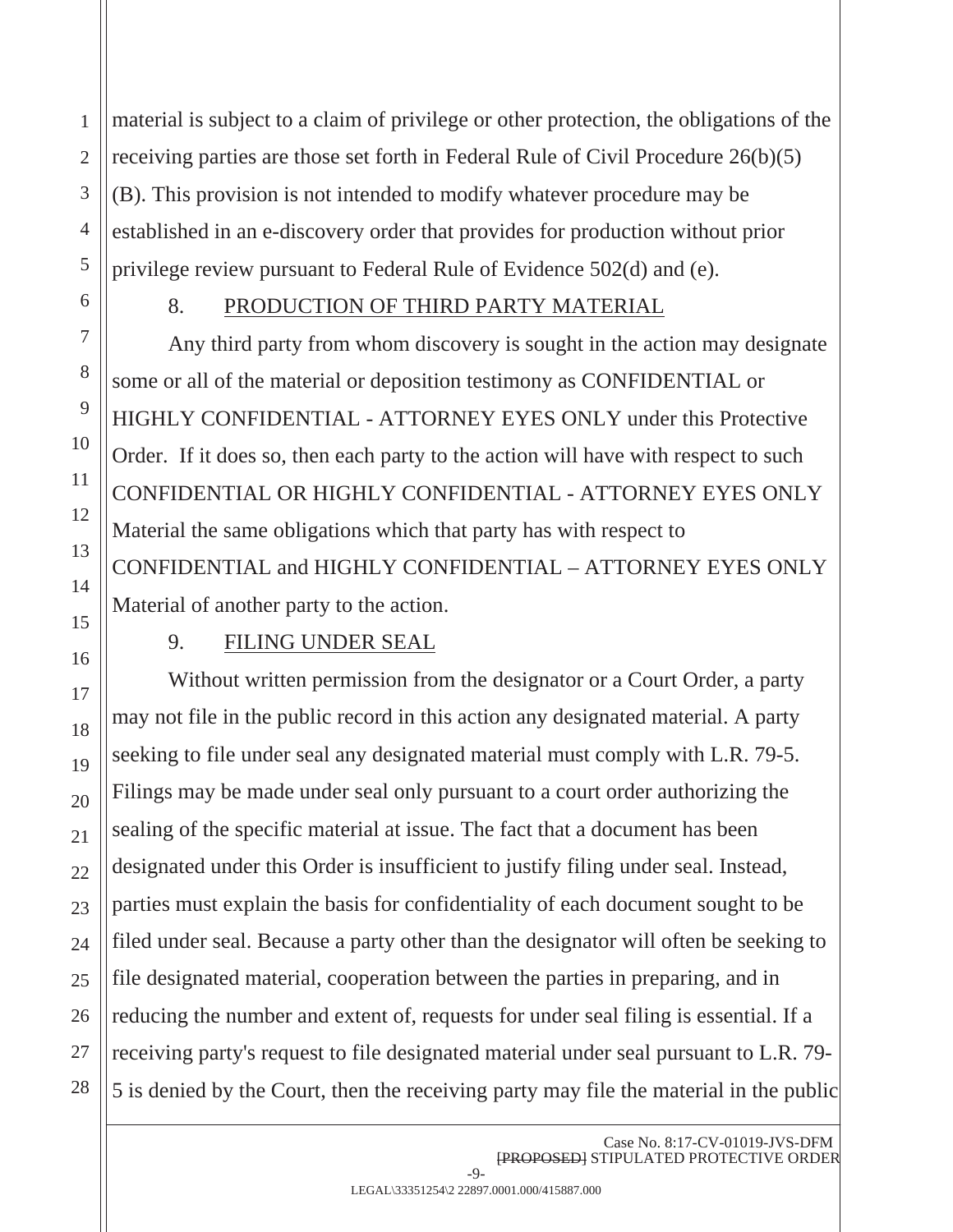record unless (1) the designator seeks reconsideration within four days of the denial, or (2) as otherwise instructed by the Court.

#### 10. FINAL DISPOSITION

Within 60 days after the final disposition of this action, including all appeals, each party, at its option, shall return all designated material to the designator or destroy such material, including all copies, abstracts, compilations, summaries, and any other format reproducing or capturing any designated material. This provision shall not prevent counsel from retaining an archival copy of all pleadings, motion papers, trial, deposition, and hearing transcripts, legal memoranda, correspondence, deposition and trial exhibits, expert reports, attorney work product, and consultant and expert work product, even if such materials contain designated material. Any such archival copies remain subject to this Order.

IT IS SO ORDERED.

DATED: November 30, 2017

 $\overline{\lambda}_{\gamma}$  d  $\overline{\lambda}$ 

HON. DOUGLAS F. McCORMICK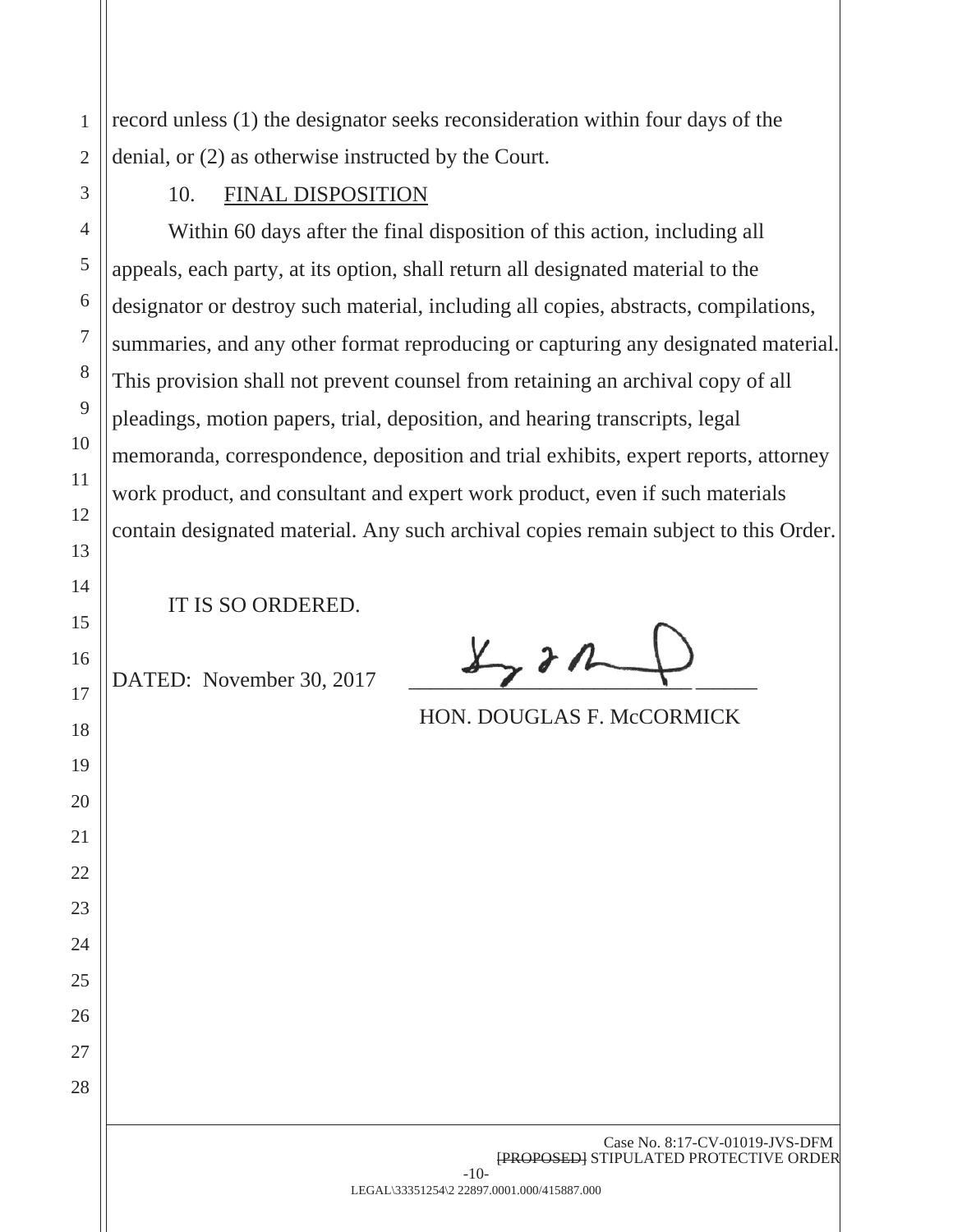| $\mathbf{1}$   | Respectfully submitted,                                                         |
|----------------|---------------------------------------------------------------------------------|
| $\mathbf{2}$   |                                                                                 |
| 3              | By: <u>S/ Ben T. Lila</u><br>Ben Lila                                           |
| $\overline{4}$ | Attorneys for Plaintiff,<br>C.C. Calzone, LLC                                   |
| 5              |                                                                                 |
| 6              | By: S/ David A. Shimkin<br>David A. Shimkin                                     |
| 7              | Attorneys for Defendant<br>USAC AIRWAYS 691 LLC dba PARAGON                     |
| 8              | <b>JETS</b>                                                                     |
| 9<br>10        |                                                                                 |
| 11             |                                                                                 |
| 12             |                                                                                 |
| 13             |                                                                                 |
| 14             |                                                                                 |
| 15             |                                                                                 |
| 16             |                                                                                 |
| 17             |                                                                                 |
| 18             |                                                                                 |
| 19             |                                                                                 |
| 20             |                                                                                 |
| 21             |                                                                                 |
| 22             |                                                                                 |
| 23             |                                                                                 |
| 24             |                                                                                 |
| $25\,$         |                                                                                 |
| 26             |                                                                                 |
| 27             |                                                                                 |
| 28             |                                                                                 |
|                | Case No. 8:17-CV-01019-JVS-DFM<br><b>{PROPOSED}</b> STIPULATED PROTECTIVE ORDER |
|                | $-11-$<br>LEGAL\33351254\2 22897.0001.000/415887.000                            |
|                |                                                                                 |